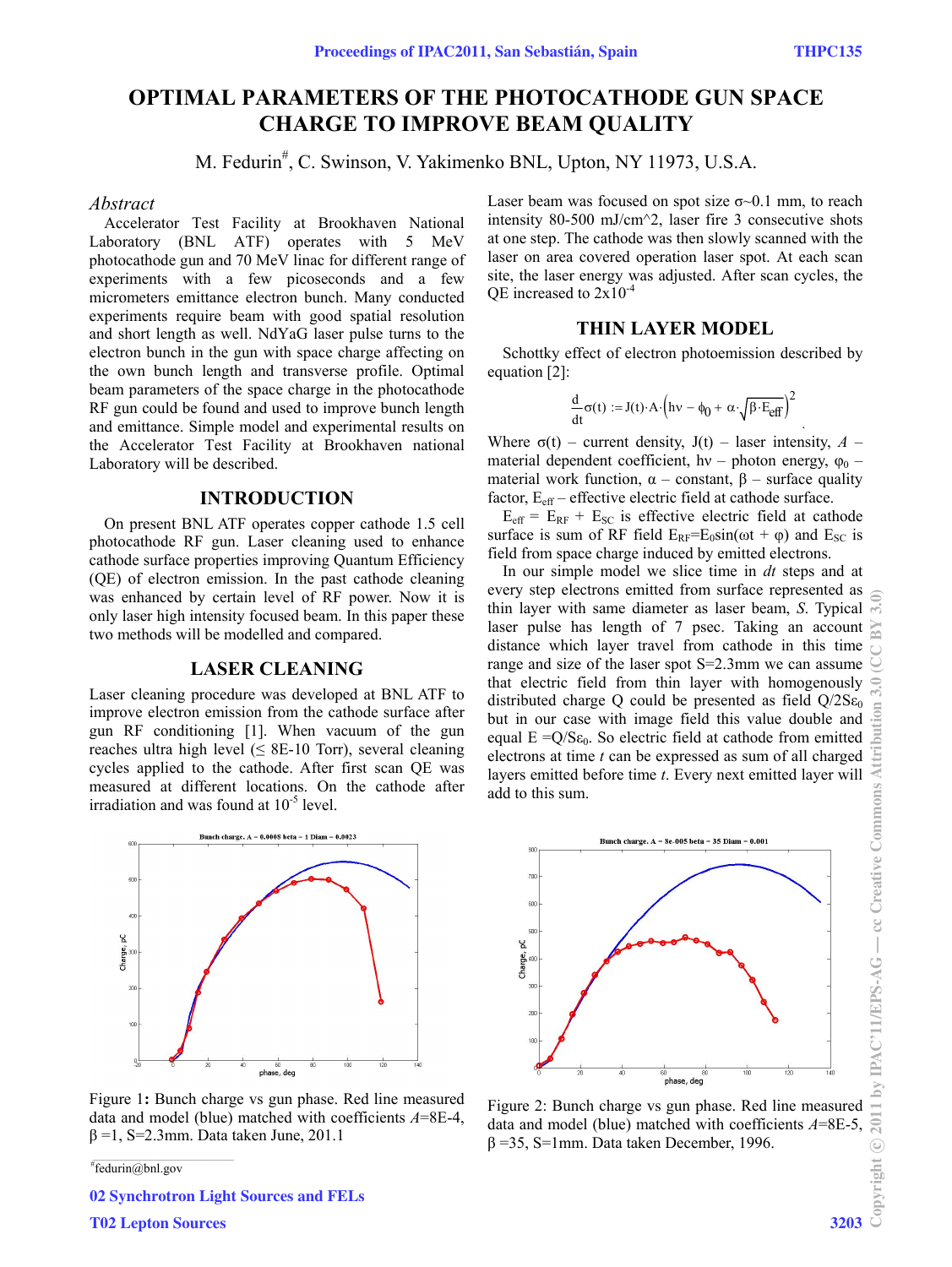Effect of Space Charge on Field at the Cathode



Figure 3: Effect of space charge on the bunch length. Intense laser beam (small spot area) together with high value of surface quality factor produce high intensity electron emission that in turn "lock" the emission and create short bunches. On the figure same duration of laser profile beam focused in spot sizes and on cathodes with different surface quality factors. (a,b): S=1 mm, A =8E-5, β=35; (c,d): S=2.3 mm, A=8E-4, β = 1

Effective field now can be written as:

$$
E_{\text{eff}}(t) := E_0 \sin(\phi + \omega \cdot t) - \int \frac{\sigma(t)}{\varepsilon_0} dt
$$

.

And Quantum Efficiency expression with space charge effect will have a look:

$$
QE := A \left[ h v - \phi_0 + \alpha \cdot \left[ \beta \cdot \left( E_0 \sin(\phi + \omega \cdot t) - \int \frac{\sigma(t)}{\epsilon_0} dt \right) \right] \right]^2
$$

 This model can be compared with observation of measured charge at different gun phases. On Figures 1 ⊙and 2 shown observed charge versus gun phase and model with coefficients *A* and β matched to measured data.

On these figures charge is saturated with increasing of gun phase. This effect can be explained as electron emission is "locked" by space charge. More detailed explanation shown on Figure 3.

Measured data has different cathode material, method of laser cleaning and laser beam spot sizes. As result high laser intensity together with material and surface quality factor produce high value quantum efficiency. Electric field from already emitted electrons reduced and turn to zero at some point (Fig.3,a). That stop pulling electrons from cathode surface and "lock" electron emission reducing charge output (saturation on Figure 2).

As sequence it is produce bunches with length shorter than laser pulse duration. Pictures *a)* and *c)* shows model of progression of effective electric field at different gun phases: 5, 30, 60 deg; *a)* and *d)* illustrates electron bunch